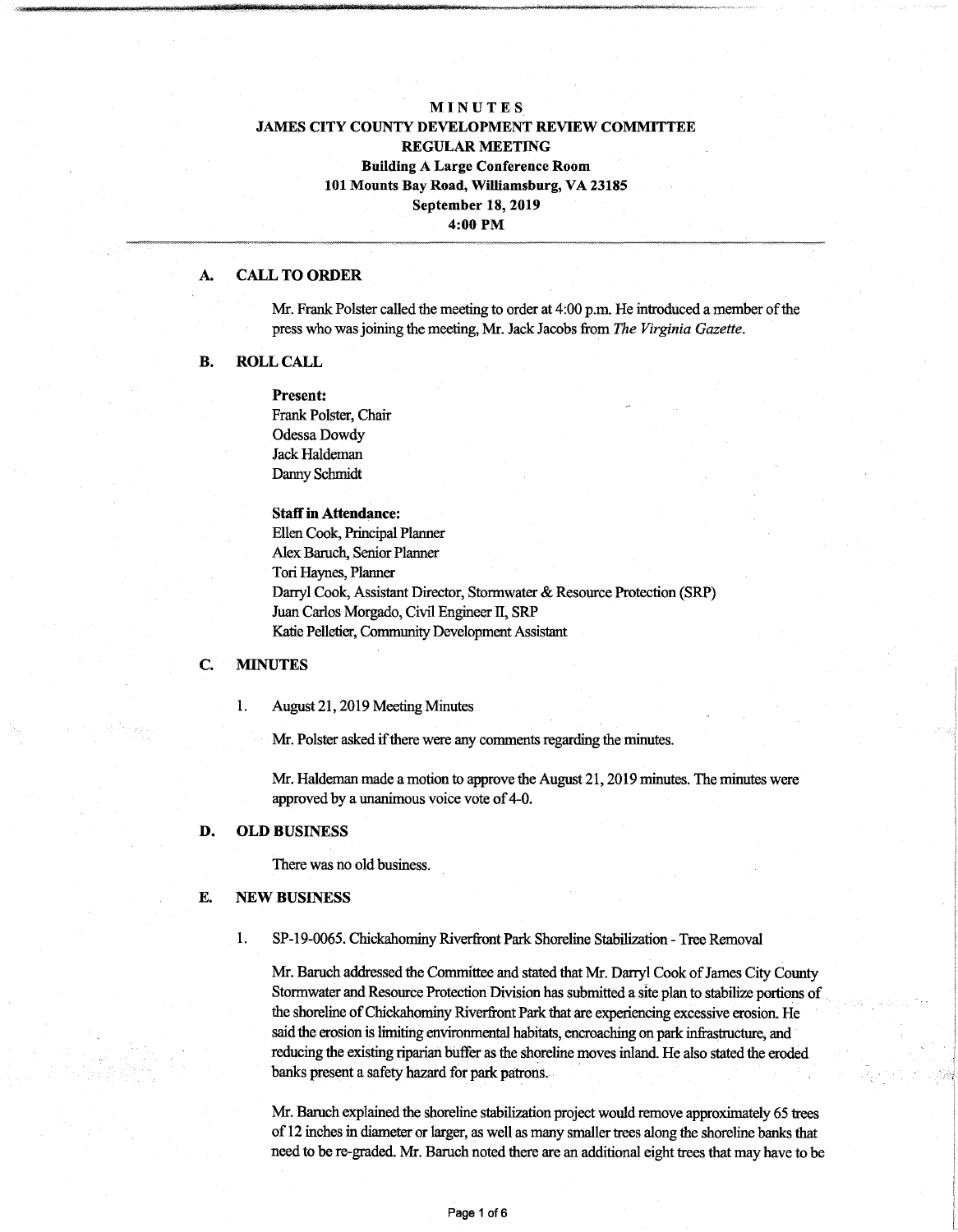removed because ofthe proximity to the construction area, but every effort will be made to preserve them during the construction process. He stated many of the trees along the banks thatwill be re-graded are being undermined by erosion and could easily fall over and accelerate the existing rate of erosion without intervention.

Mr. Baruch told the Committee that the adopted Special Use Permit (SUP) conditions require the Planning Director and the Development Review Committee's approval of any tree clearing on the Chickahominy Riverfront Park property. He stated the Planning Director finds the proposal acceptable, and staff recommends that the Committee find the tree clearing for this project to be acceptable.

Mr. Baruch said that he or Mr. Cook would be happy to answer any questions from the Committee.

Mr. Polster asked if there were any questions for staff.

Mr. Schmidt asked if work would begin soon if the plan were approved.

Mr. Cook replied they hope to begin construction in January, but first they must discuss permits with the Virginia Marine Resources Commission (VMRC) which recommends restrictions from February 15 to June 30 for both the Chickahominy River and Gordon Creek portions of the project. He said if those conditions remain, they may need to delay construction until June 30.

Mr. Schmidt asked ifthey would try to keep the campgrounds operational during the project.

Mr. Cook replied that was one ofthe main reasons they hope to begin the project during the off-season to minimally affect park patrons.

Mr. Haldeman asked why VMRC would delay the project.

Mr. Cook said that certain fish spawn during that time of the year.

Mr. Polster stated he was happy to see the plan and that about half of the project funding comes from a Dominion Energy mitigation fund. He then asked for an orientation of the project areas on the diagrams, which Mr. Cook provided.

Mr. Polster asked if there were any other questions.

Mr. Haldeman motioned to recommend approval of Case No. SP-19-0065, Chickahominy Riverfront Park Shoreline Stabilization - Tree Removal, in concurrence with the Planning Director.

On a unanimous voice vote, the plan was approved 4-0.

Colonial Heritage Deer Lake Estates Rezoning 2.

> Ms. Tori Haynes addressed the Committee and stated that applicants will be submitting an application to rezone the Deer Lake Estates section of Colonial Heritage from A-1, General Agricultural with proffers and rural cluster SUP, to Mixed Use (MU) with proffers. She said this proposal may also require amendments to the Colonial Heritage Master Plan and proffers.

> Ms. Haynes stated that Deer Lake Estates is part of the former Boy Scouts property which was added to the Colonial Heritage Master Plan in 2004. She said this particular section is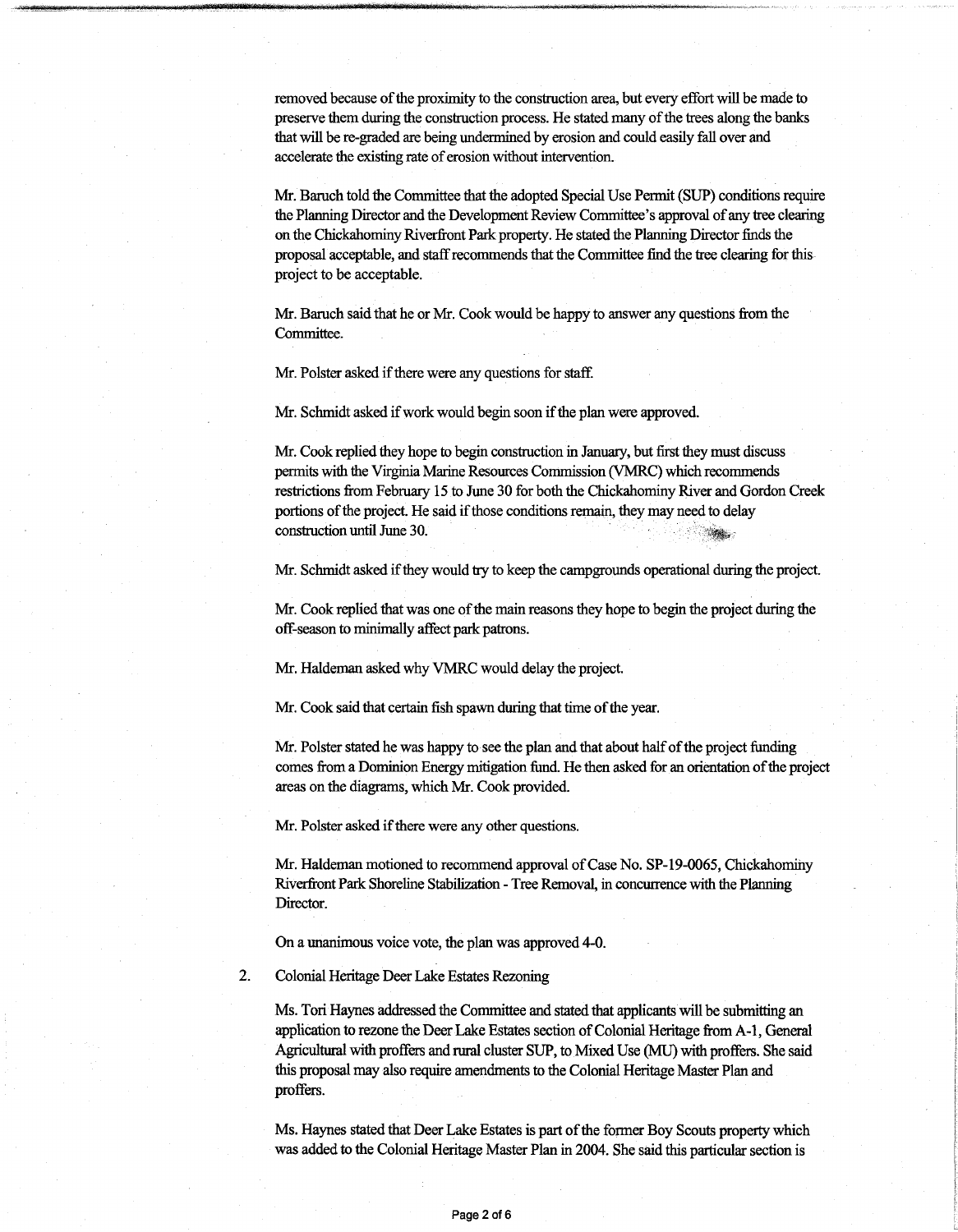approximately 220 acres and currently has an SUP for a 50-lot rural cluster served by public water and sewer.

Ms. Haynes explained notable differences between the existing Deer Lake Estates SUP and the new proposal, to include: i) an increase in the proposed number of units from 50 units to 150 units; ii) perthe applicant, the unit count will still be underthe overall 2,000-unit cap specified in the adopted Colonial Heritage proffers; iii) the elimination of external access from Jolly Pond Road and access via the internal private road system within Colonial Heritage; iv) an additional  $\pm$  77 acres of conservation land; v) age-restricted ownership; and vi) inclusion of apotential four-acre lot for a future fire station or similar facility.

Ms. Haynes told the Committee that a subdivision construction plan in accordance with the approved rural cluster SUP is currently underreview. She explained thatshould the proposed rezoning be denied, the applicant has indicated that Lennar will continue development of the submitted plans.

Ms. Haynes stated that prior to a public hearing with the Planning Commission, the applicant requested that this item be placed on the Development Review Committee (DRC) agenda to discussthe project and obtain input from DRC members. She noted no action by the DRC is required, and both she and the applicant were available for any questions.

Mr. Polster asked the Committee if it had any questions.

Mr. Haldeman asked about the existing service road on Jolly Pond Road, the original Boy Scout and Massie Farm properties, and the area subject to the rezoning request.

Mr. Polster asked the applicant for their presentation.

Mr. Greg Davis of the law firm Kaufman & Canoles, P.C., addressed the Committee and stated he represents the applicant Colonial Heritage. He introduced Mr. Wes Dollins and Mr. Joe Roque from Colonial Heritage and Lennar, as well as the project engineer, Mr. Ryan Stevenson fromAES Consulting.

Mr. Davis reviewed the history of Colonial Heritage and pointed out features on a graphic display such as Cranston's Mill Pond, the main entrance on Richmond Road, frontage on Centerville Road and Jolly Pond Road, and the MixedUse zoning area originally approved in 2004 which houses the age-restricted community Colonial Heritage. He pointed out the MU-A1 zoning line, which he saidwas the Primary Service Area (PSA) border atthe time ofthe original application in 2004. He said the Deer Lake Estates propertywas carved out, with a 282-acre conservation open space easement that was proffered when Colonial Heritage was approved.

Mr. Davis explained the land outside the PSA was approved for a 50-lot rural cluster. He said those lots would have been served by private water and septic systems. Mr. Davis said as time passed, the County built schools on Jolly Pond Road and ran the required public water and sewer to those facilities. He explained Colonial Heritage then requested the PSA line be moved to allow public water and sewer to the 50-lot cluster. He said there was no plan atthat time to expand the MU zoning of age-restricted Colonial Heritage development into the Deer Lake Estates 50-lot cluster. Mr. Davis said the PSA was extended to the edge of the conservation easement.

Mr. Davis said the current proposal focuses on the area around Deer Lake, where 150 Colonial Heritage units are proposed. He said afterreceiving the Committee's input during the meeting, they would follow with a rezoning application to rezone an area to MU and incorporate that area into Colonial Heritage's age-restricted community. He said the plan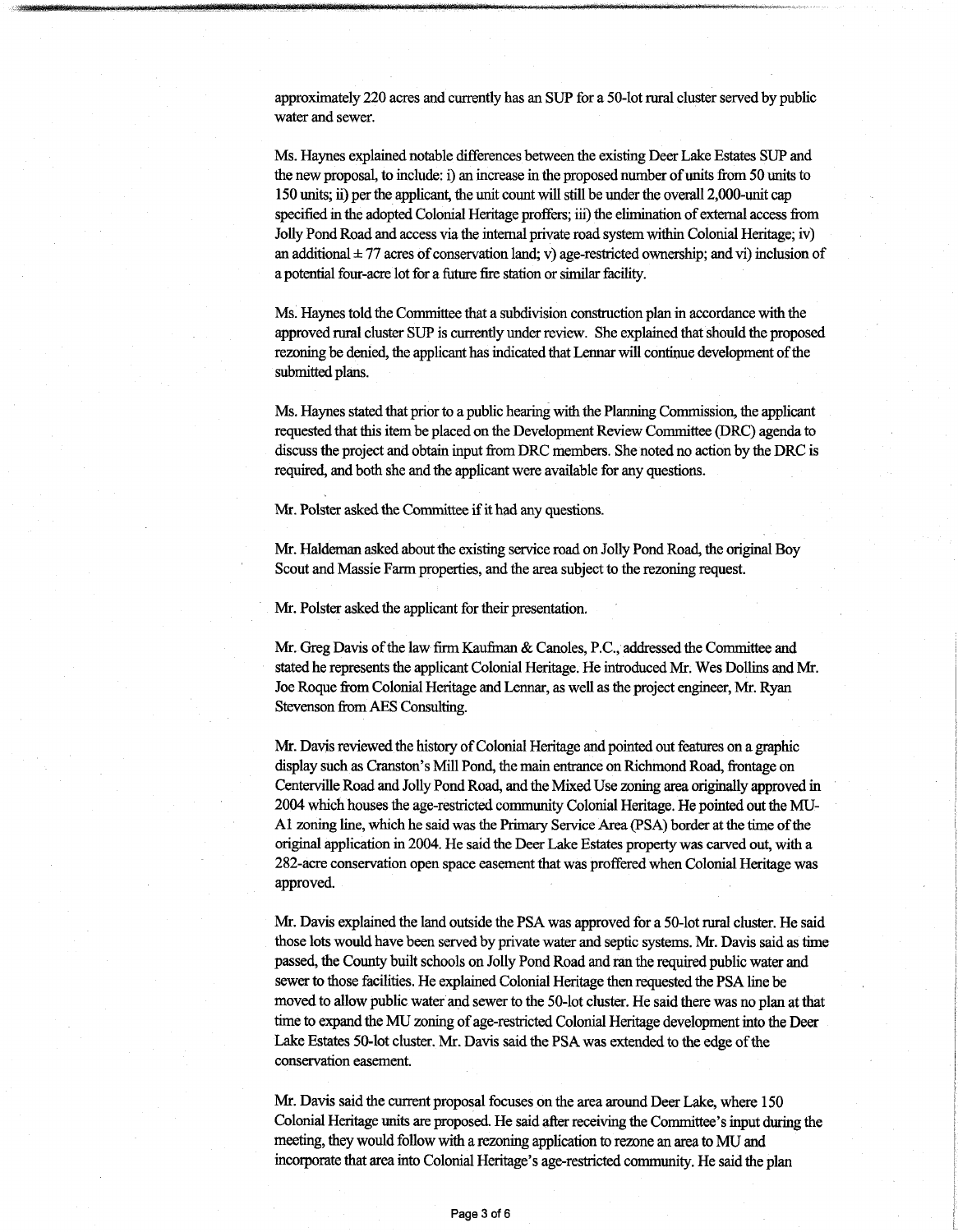would also include preserving die remaining 77 acres adjacentto Cranston's Mill Pond as additional conservation space within the Yarmouth Creek Watershed.

Mr. Davis explained the newplan comes after changes in the housing market. He said Lennar has determined that the demand for large-lot homes has fallen dramatically. He said 40-footwide lots are the most popular in Colonial Heritage. Mr. Davis said the newplan would substitute approximately 150 age-restricted homes for the 50 large-lotrural cluster homes, while still complying with the 2,000 unit cap. He said this new plan would also eliminate the entrance to Deer Lake Estates planned on Jolly Pond Road. He said the 150-foot buffer on Jolly Pond Road that was part of the approval for Deer Lake Estates would remain. Mr. Davis pointed out that AES calculations are identical for the amount of land disturbance caused by the 150 smaller home sites and 50 larger home sites. He said the new plan would also proffer a four-acre public use site on Jolly Pond Road.

Mr. Davis said the newplan also offers advantages for Colonial Heritage residents. He said they are purposefully not extending the new lots to the area closest to the dam in order to preserve vistas promised to buyers ofexisting homes in the development. He said the homeowners association (HOA) would also have 150 additional homes in its single HOA contributing toward maintenance costs, compared to the DeerLake Estates plan which would have a separate HOA and no amenities. Mr. Davis said Colonial Heritage proposes to deed the lake to the HOA as a source of water for golf course irrigation.

Mr. Davis said they welcome the Committee's questions, comments and guidance.

Mr. Haldeman asked if the current ramp entrance on Jolly Pond Road would be extinguished.

Mr. Davis confirmed but said some access from Jolly Pond Road would be used during construction.

Mr. Schmidt asked why the current plan of 50 lots would not be included in the Colonial Heritage HOA.

Mr. Davis replied that safety is one of the selling points of an age-restricted community. He said Deer Lake Estates as currently approved was notintended to be age-restricted, so there would be fencing and gating between the communities.

Ms. Dowdy asked who currently owns Deer Lake.

Mr. Davis replied it is currently owned by the developer, Colonial Heritage LLC.

Mr. Polster asked about the endangered species area.

Mr. Davis replied it is a small whorled pogonia habitat.

Mr. Polster asked how long it would take to drive from the entrance of Colonial Heritage to the planned site, when considering fire station location and response time.

Mr. Ryan Stevenson fromAES Consulting replied itwould take an additional 4-5 minutes.

Mr. Polster suggested an emergency entrance from Jolly Pond Road might increase safety with a lower response time and easier access for emergency vehicles.

Mr. Juan Carlos Morgado asked what type of units would make up the new 150 homes.

Mr. Wes Dollins from Colonial Heritage replied they are planning single-family homes with 30-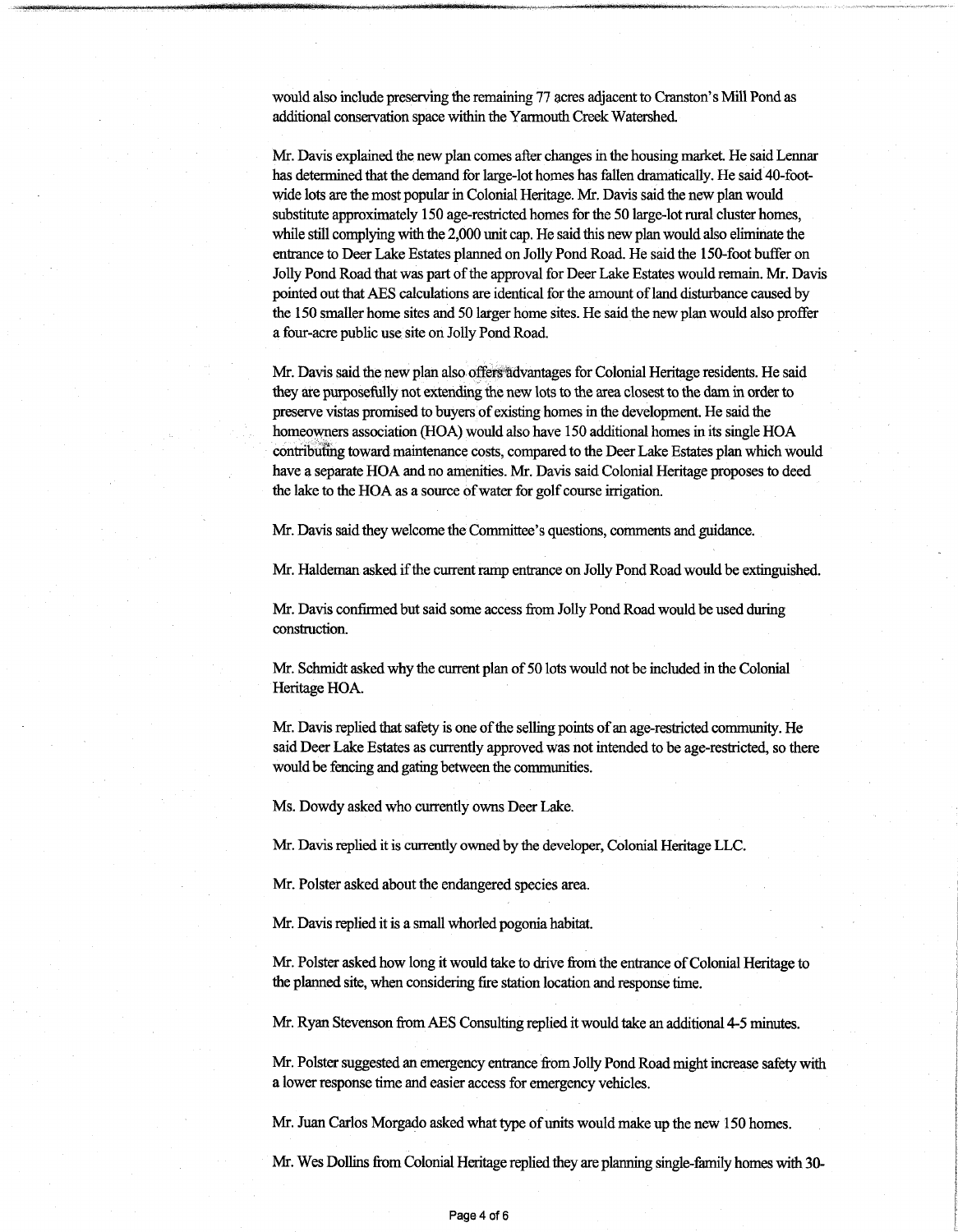, 40-, and 50-foot products.

Mr. Morgado asked about the impervious cover.

Mr. Stevenson replied there is excess water quality in Deer Lake to account forthe increase in impervious associated with the project.

Mr. Polster said given the steep slope terrain and tendency to build as close to the Resource Protection Area (RPA) as possible, homeowners later ask for extensions into the RPA. He noted how many homes they plan along the RPA area.

Mr. Morgado mentioned there are drainage issues in Colonial Heritage and hopes the same issues will not exist in a new section.

Mr. Polster suggested looking at lessons learned in the Colonial Heritage projects funded by the County's Neighborhood Drainage Program.

Mr. Schmidt asked how they address foundation issues given the topography.

Mr. Dollins said each home site has its own soil test, and foundations and footings are engineered to accommodate that soil. He said they have not had any structural defects since the first home site was built there in 2004.

Mr. Schmidt suggested they consider the addition of a trail system as a new amenity.

Mr. Haldeman stated his concern for the additional traffic impacts on Richmond Road especially with residential expansion in the York County area of Lightfoot.

Mr. Polster asked if a Traffic Impact Analysis report would be done for Centerville Road.

Mr. Stevenson replied that traffic studies have been done for the intersections per the proffers. He said the studies take place when certain levels of development are reached. He said the traffic consultant's last update was based on a total of 1,700 units and did notrecommend further improvements.

Mr. Dollins stated they were approved for 2,000 units, and current build-out with no addition and exclusion of Deer Lake would be 1,588 units. If the 150 new units were built then the total would be 1,738.

Mr. Polster asked when another traffic study would be required.

Mr. Stevenson said he did not know.

Mr. Haldeman said he likes the additional 77 acres of conservation easement.

Mr. Polster asked if there were any other questions.

Mr. Schmidt said he continues to worry about the County's water issues, but noted the plan would remain under the previously approved 2,000 units.

Mr. Joe Roque with Lennar mentioned they are proffered to not use wells, so they use the onsite source for the golf course.

Mr. Schmidt replied the aquifer is therefore not affected.